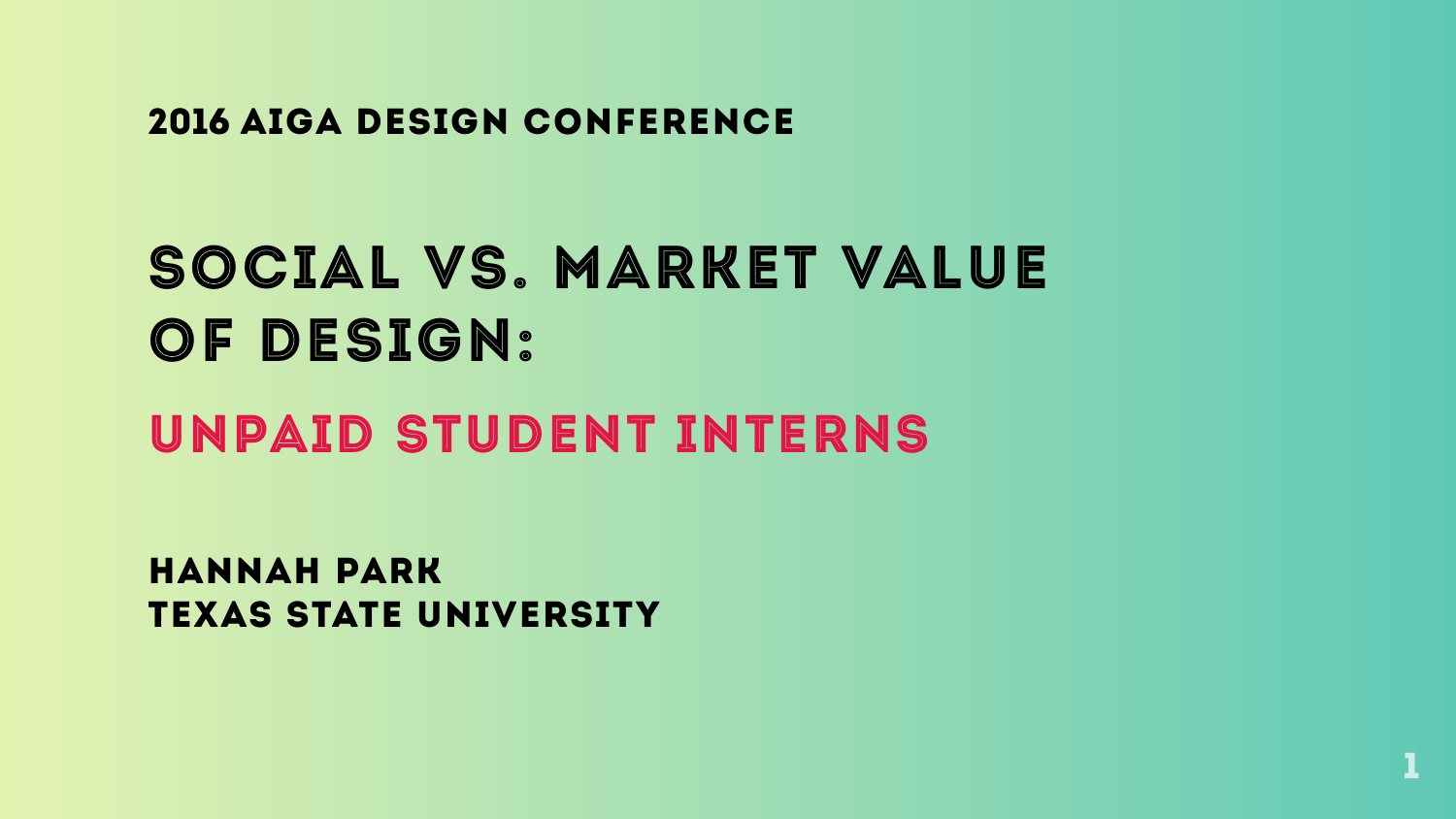



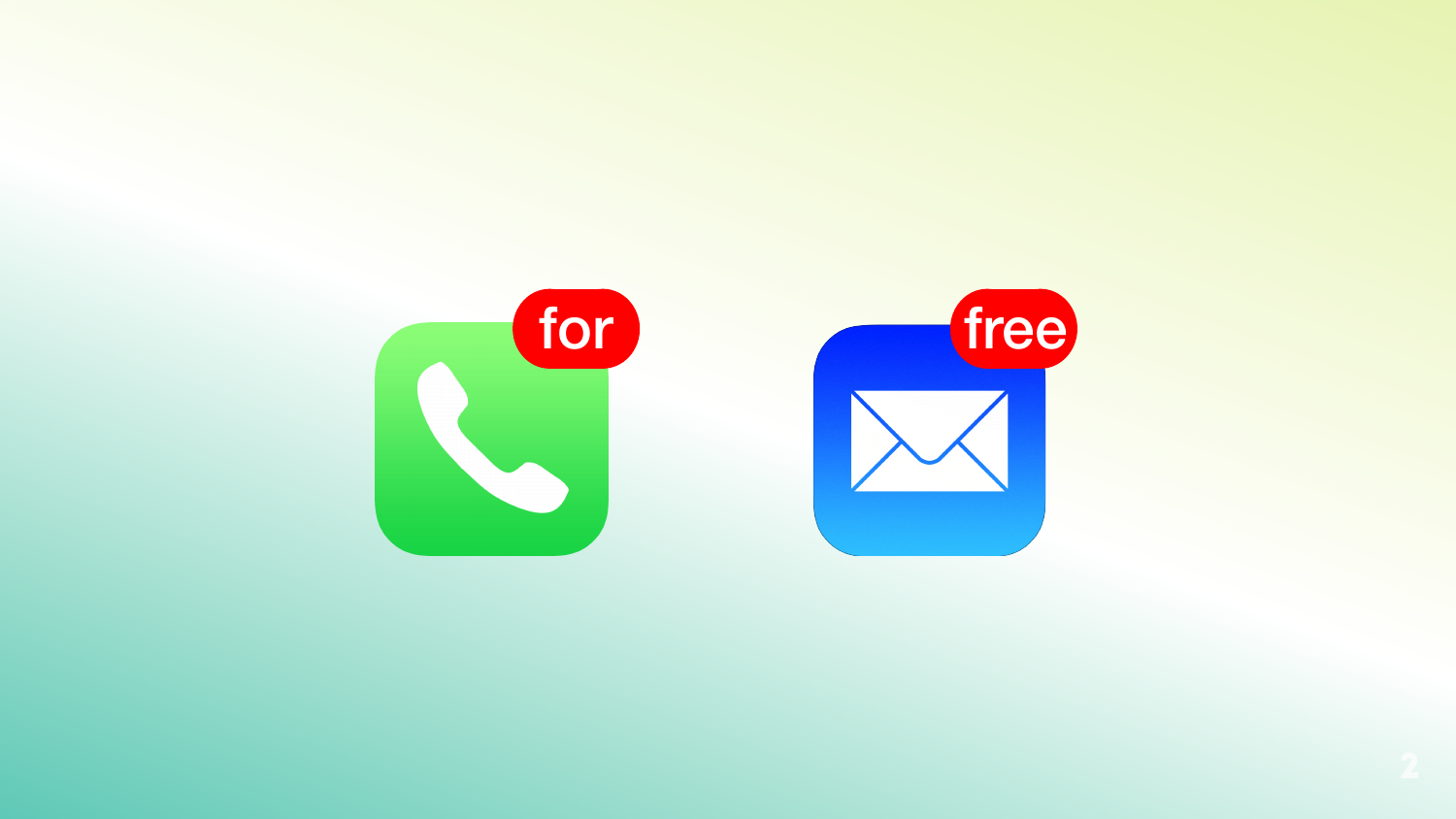![](_page_2_Picture_1.jpeg)

### we can not pay you but the exposure will be great!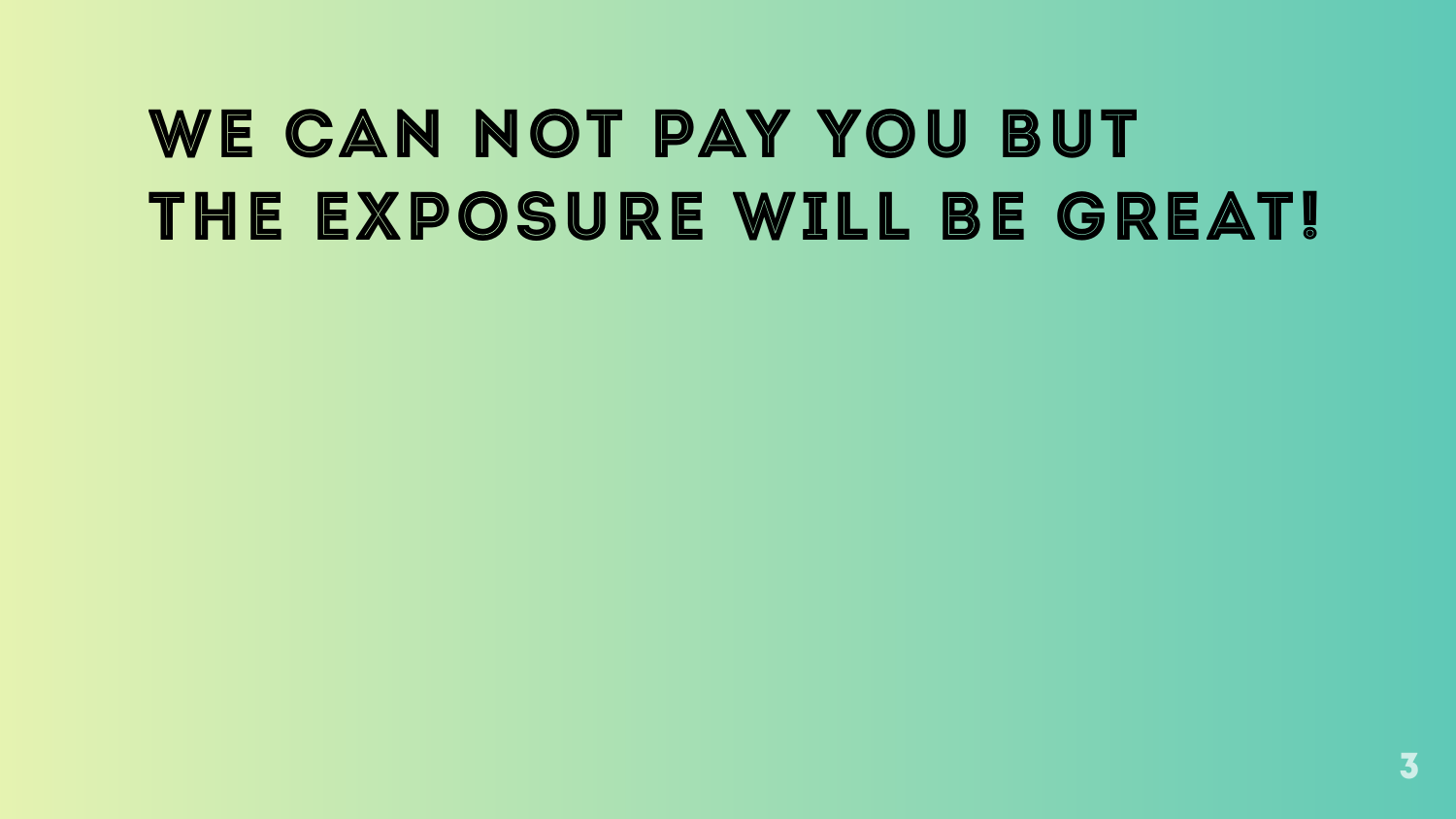![](_page_3_Picture_0.jpeg)

4 http://www.trustmeimascientist.com/wp-content/uploads/2013/04/oregon-trail-exposure2.png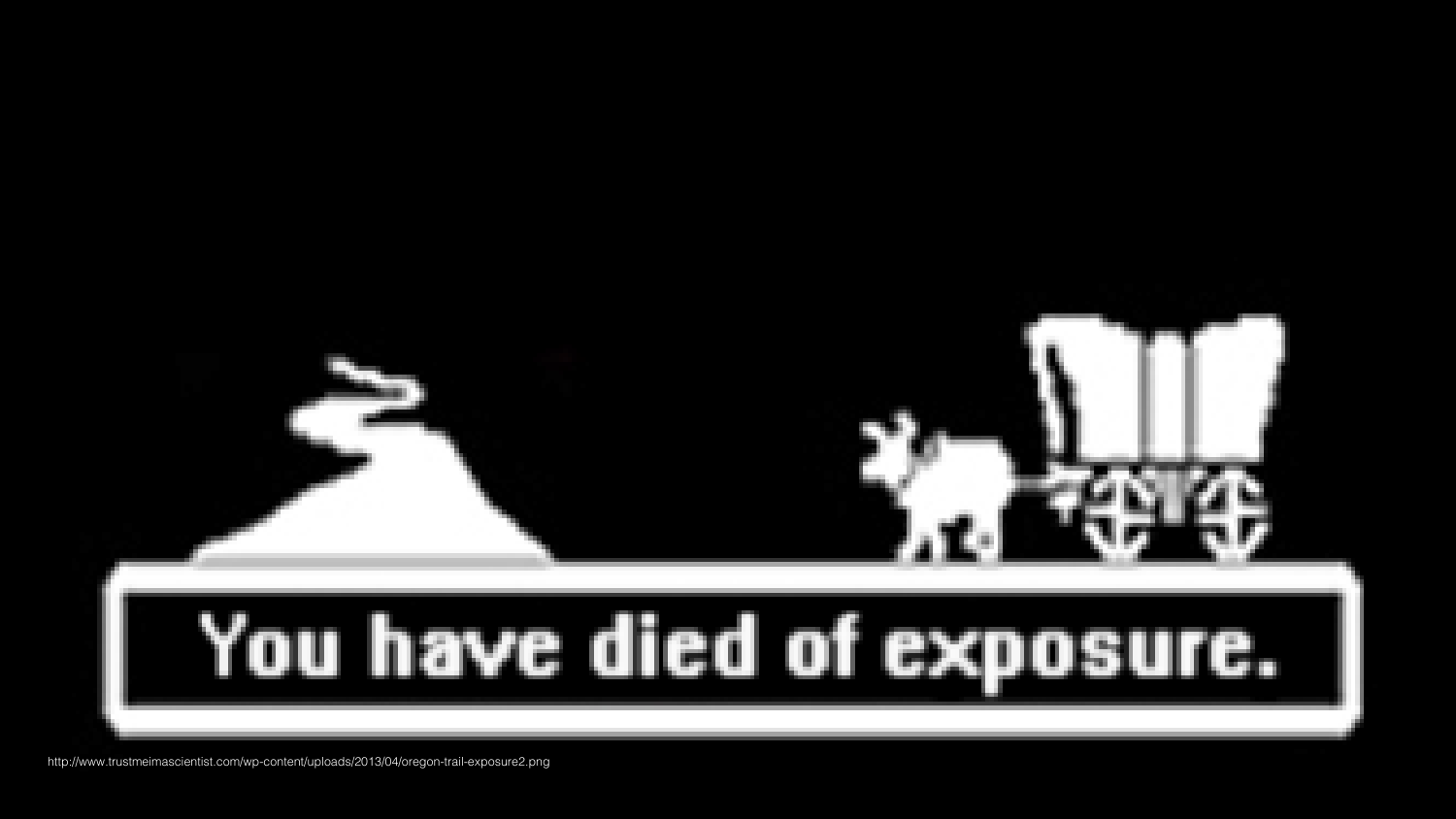![](_page_4_Picture_0.jpeg)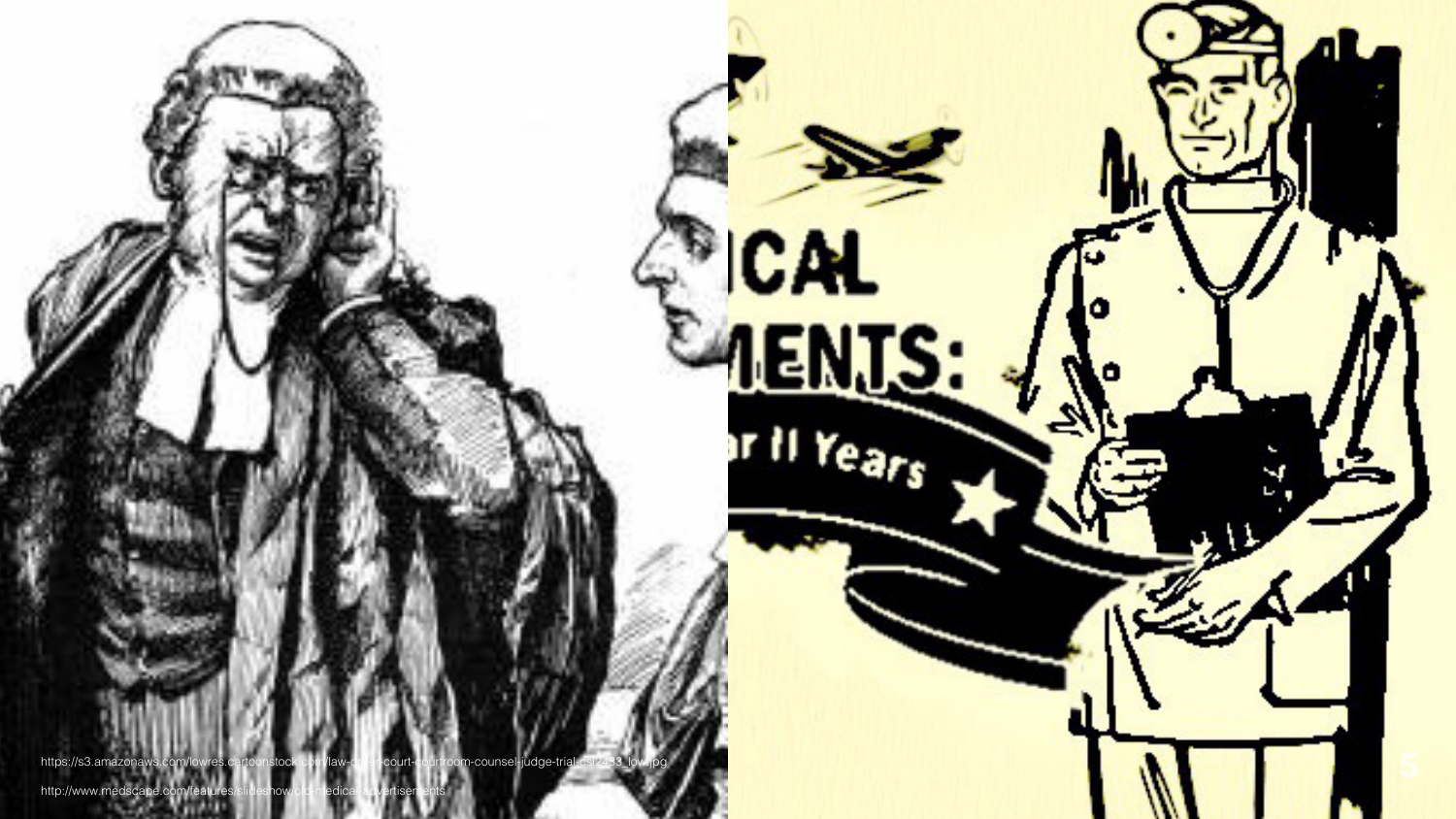### WHAT?

### Designers need to get paid?

![](_page_5_Picture_2.jpeg)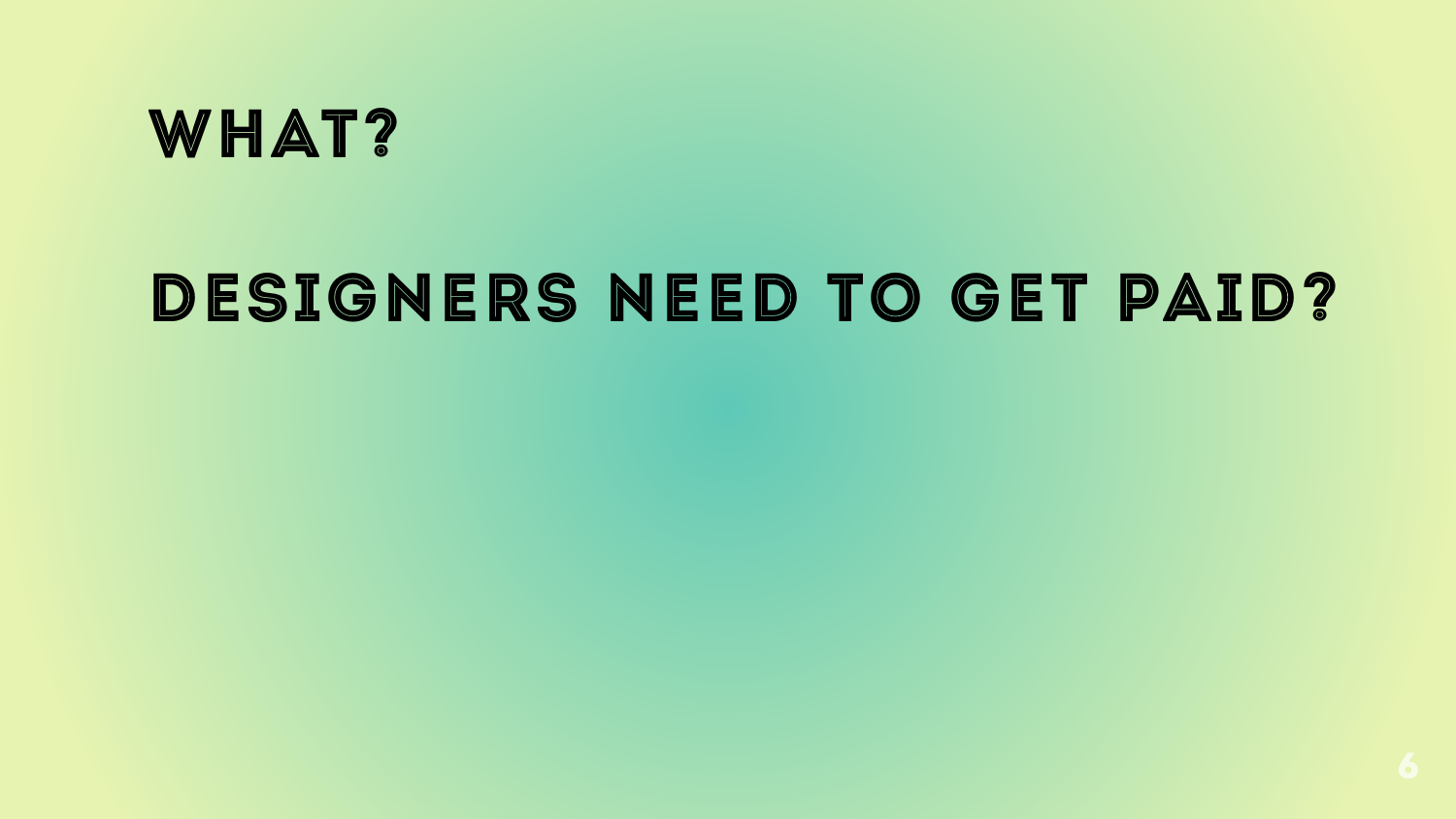![](_page_6_Picture_8.jpeg)

### UNPAID INTERN

## replace part & full-time jobs **• UNHEALTHY ECONOMIC SYSTEM** IN DESIGN INDUSTRY

![](_page_6_Picture_2.jpeg)

![](_page_6_Picture_3.jpeg)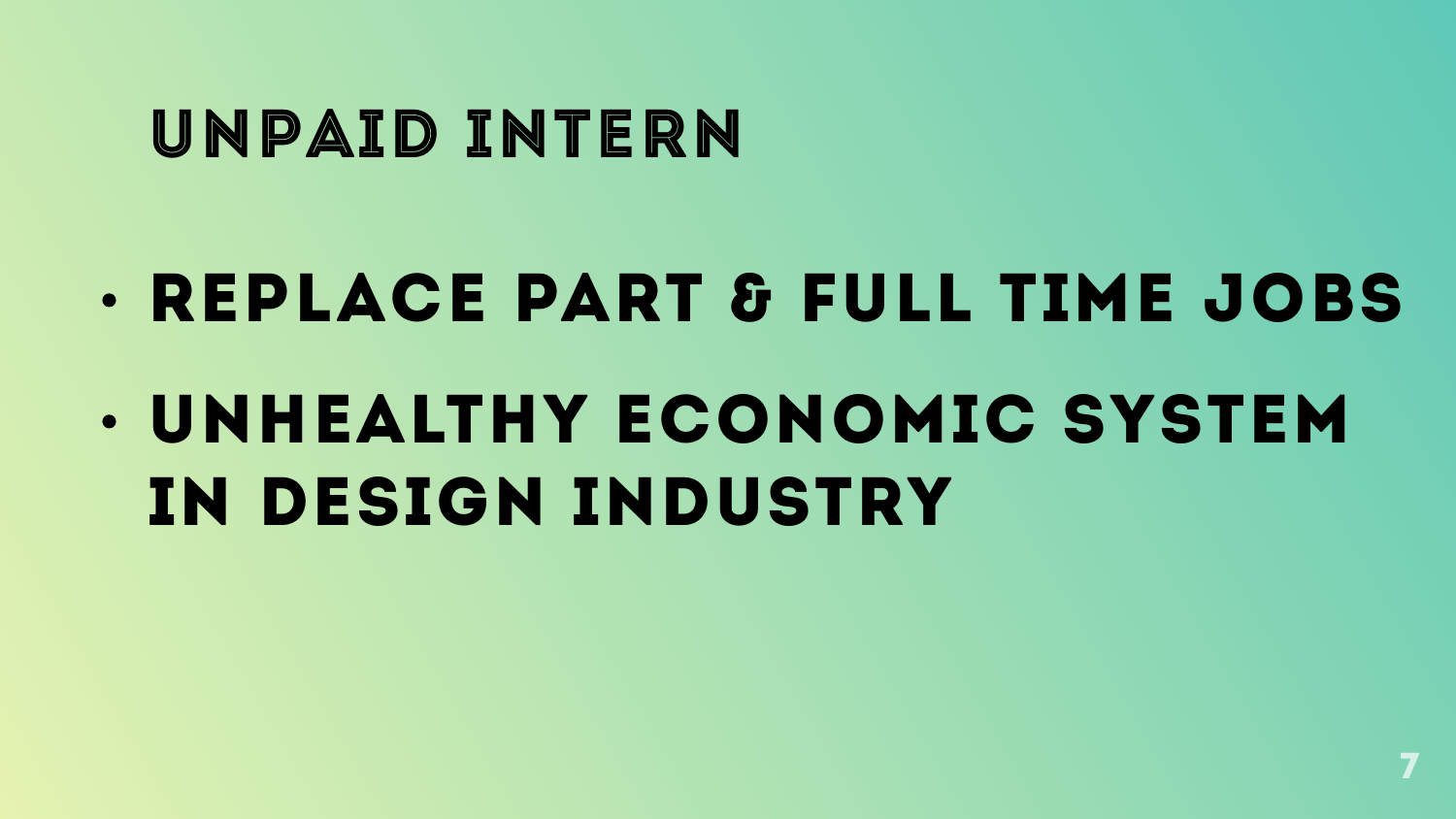![](_page_7_Picture_3.jpeg)

![](_page_7_Picture_0.jpeg)

#### social value

http://icons.iconarchive.com/icons/paomedia/small-n-flat/1024/light-bulb-icon.png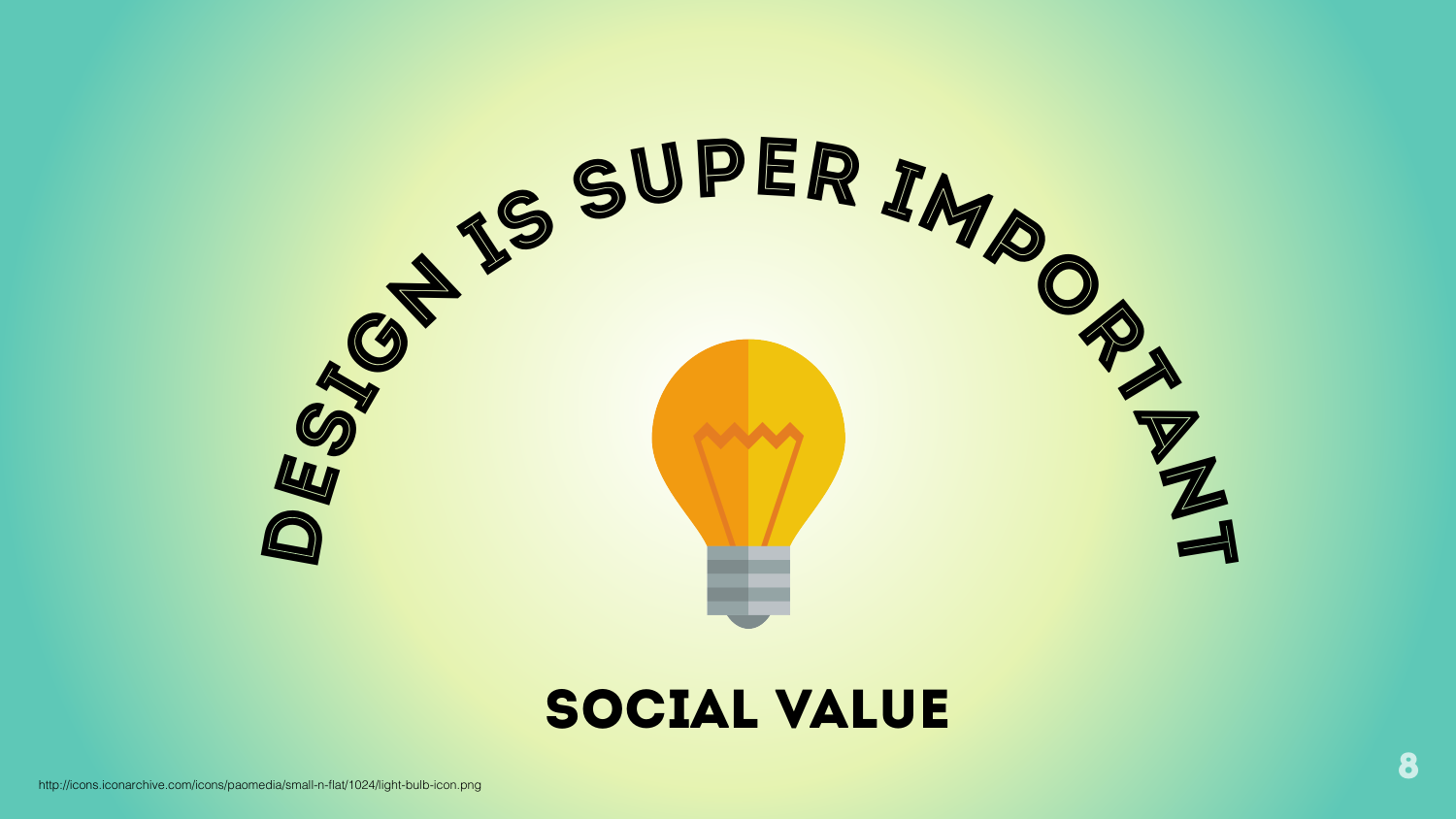![](_page_8_Picture_0.jpeg)

#### **MARKET VALUE**

http://icons.iconarchive.com/icons/paomedia/small-n-flat/1024/light-bulb-icon.png

![](_page_8_Picture_3.jpeg)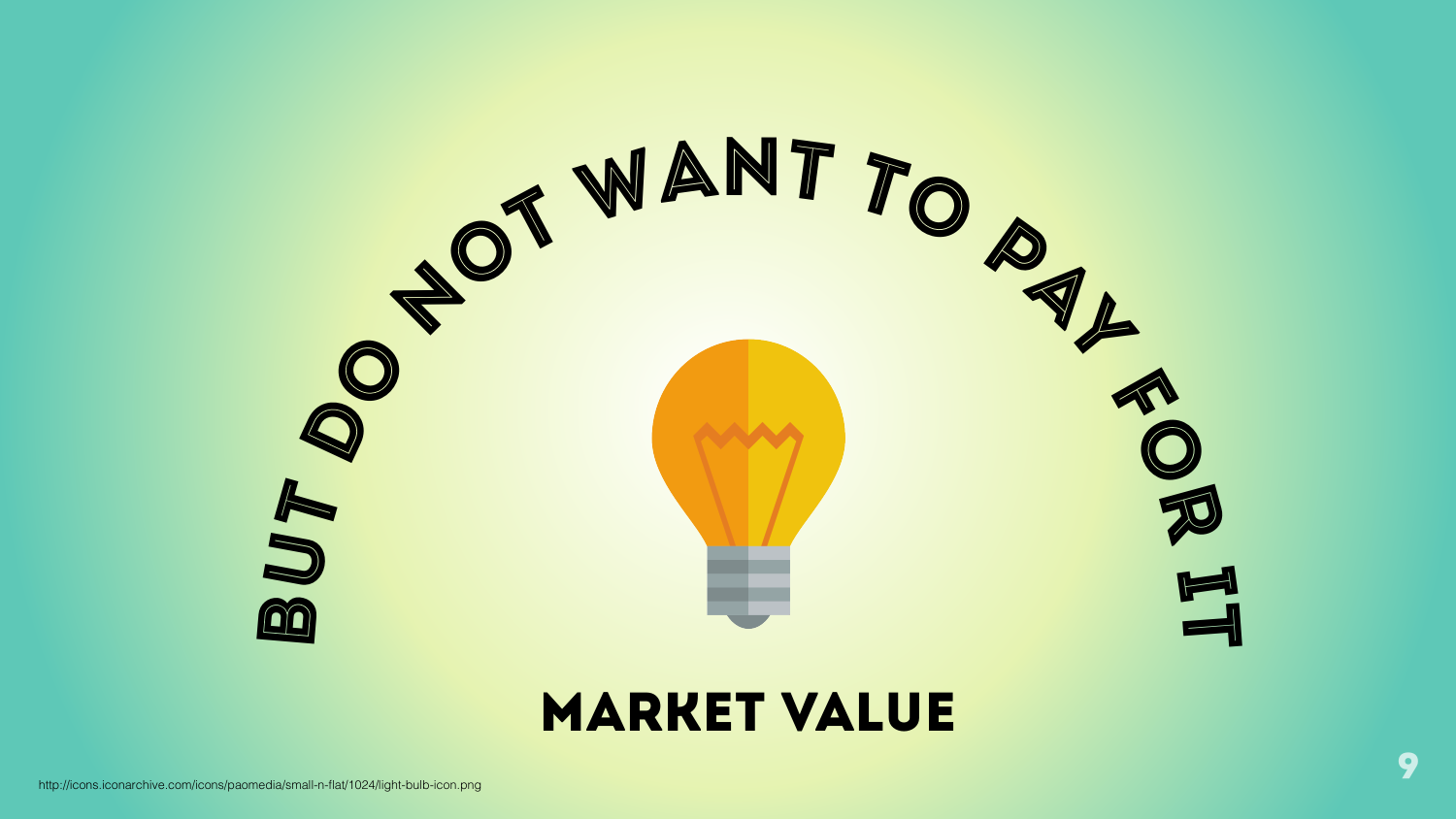![](_page_9_Picture_3.jpeg)

### unpaid intern

### **. STUDENT WANTS EXPERIENCE**

![](_page_9_Picture_2.jpeg)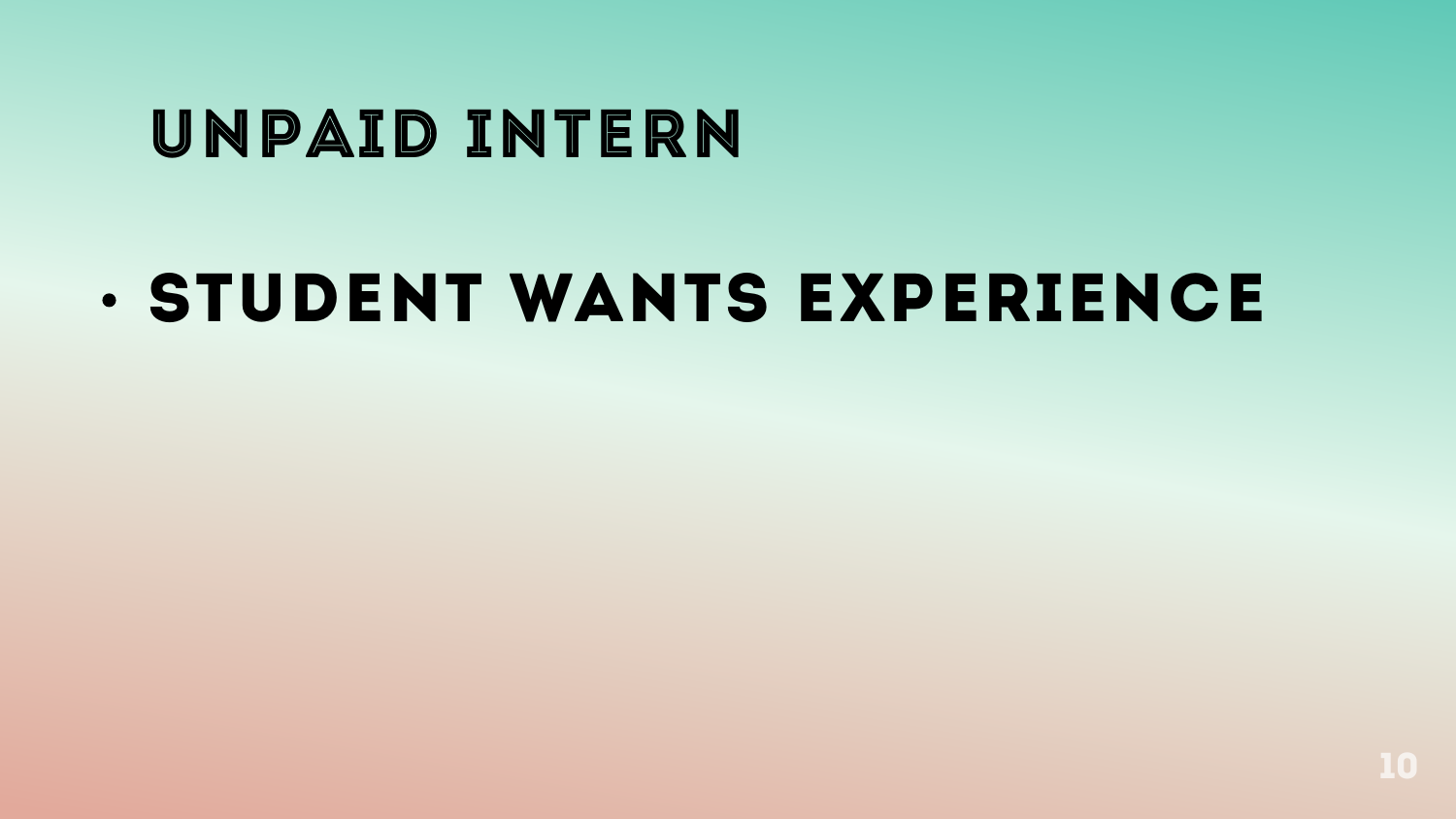![](_page_10_Picture_4.jpeg)

# Student wants experience **• EMPLOYER WANTS FREE DESIGN**

![](_page_10_Picture_2.jpeg)

### unpaid intern

![](_page_10_Picture_3.jpeg)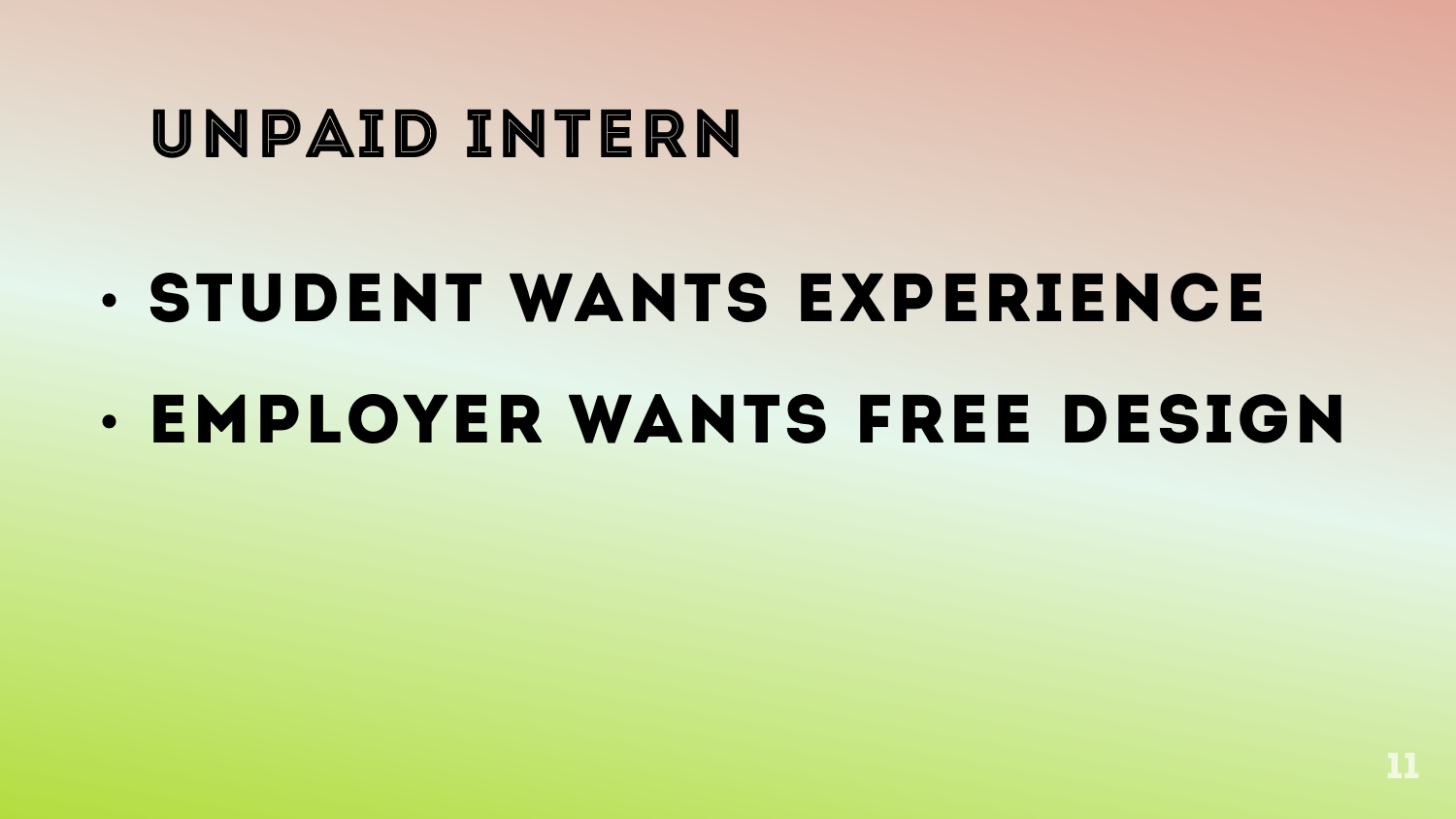### UNPAID INTERN

# • STUDENT WANTS EXPERIENCE **• EMPLOYER WANTS FREE DESIGN** • LEGAL REQUIREMENTS

![](_page_11_Picture_2.jpeg)

![](_page_11_Picture_3.jpeg)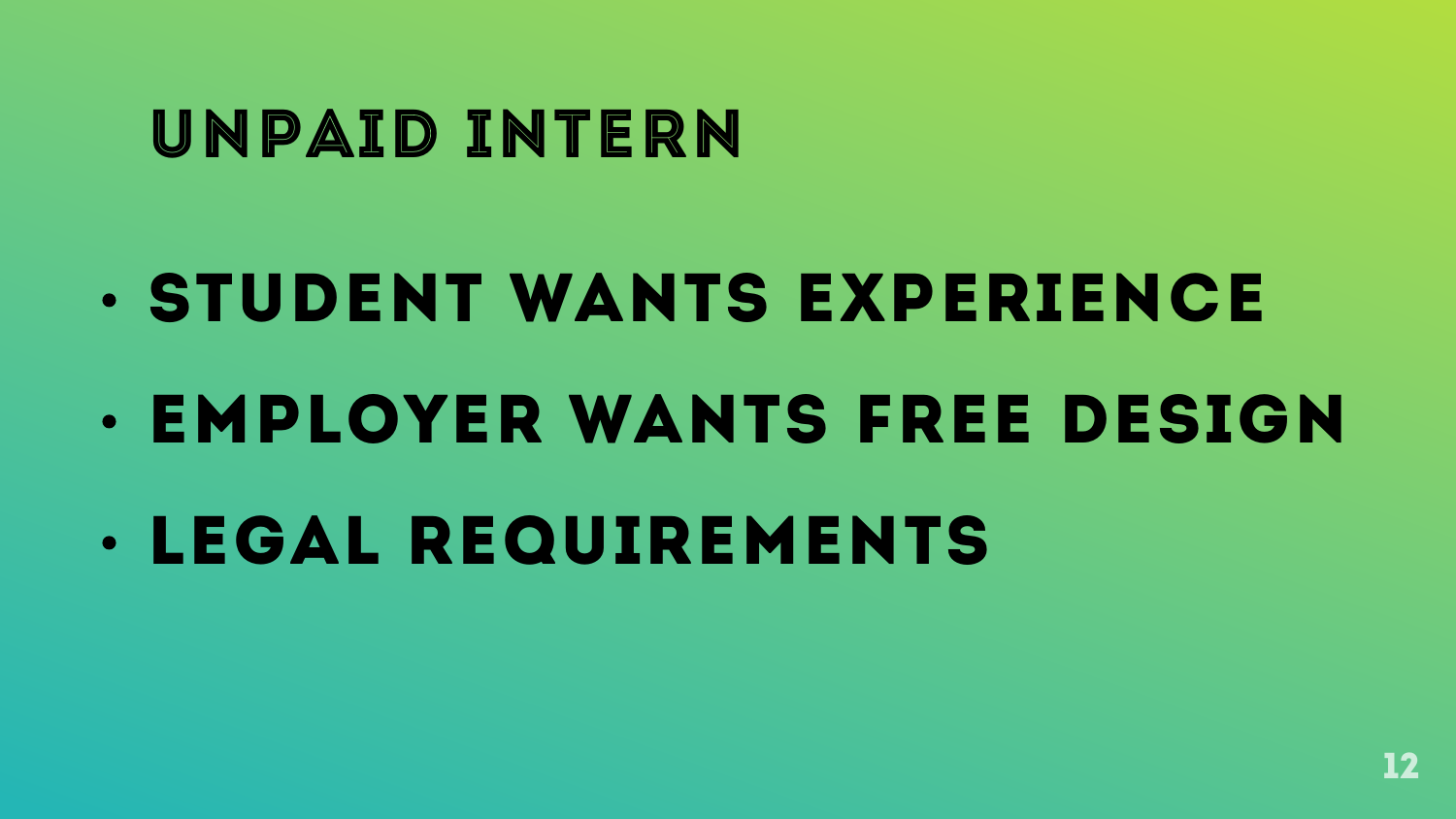13

#### UNPAID INTERN

# Student wants experience **• EMPLOYER WANTS FREE DESIGN** legal requirements university & credit

![](_page_12_Picture_2.jpeg)

![](_page_12_Picture_3.jpeg)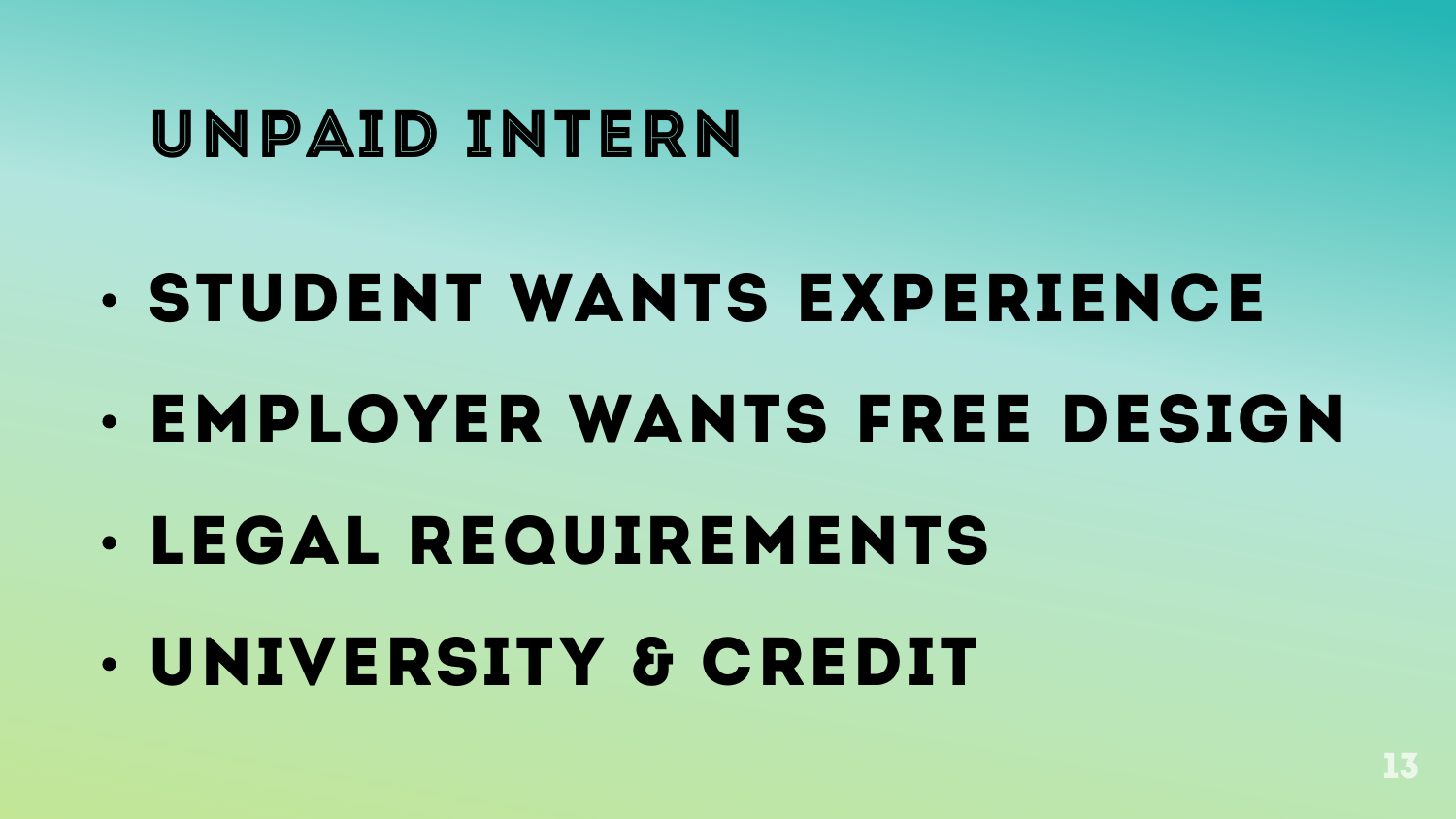![](_page_13_Picture_3.jpeg)

# **• EDUCATE STUDENTS** respect our professions

![](_page_13_Picture_2.jpeg)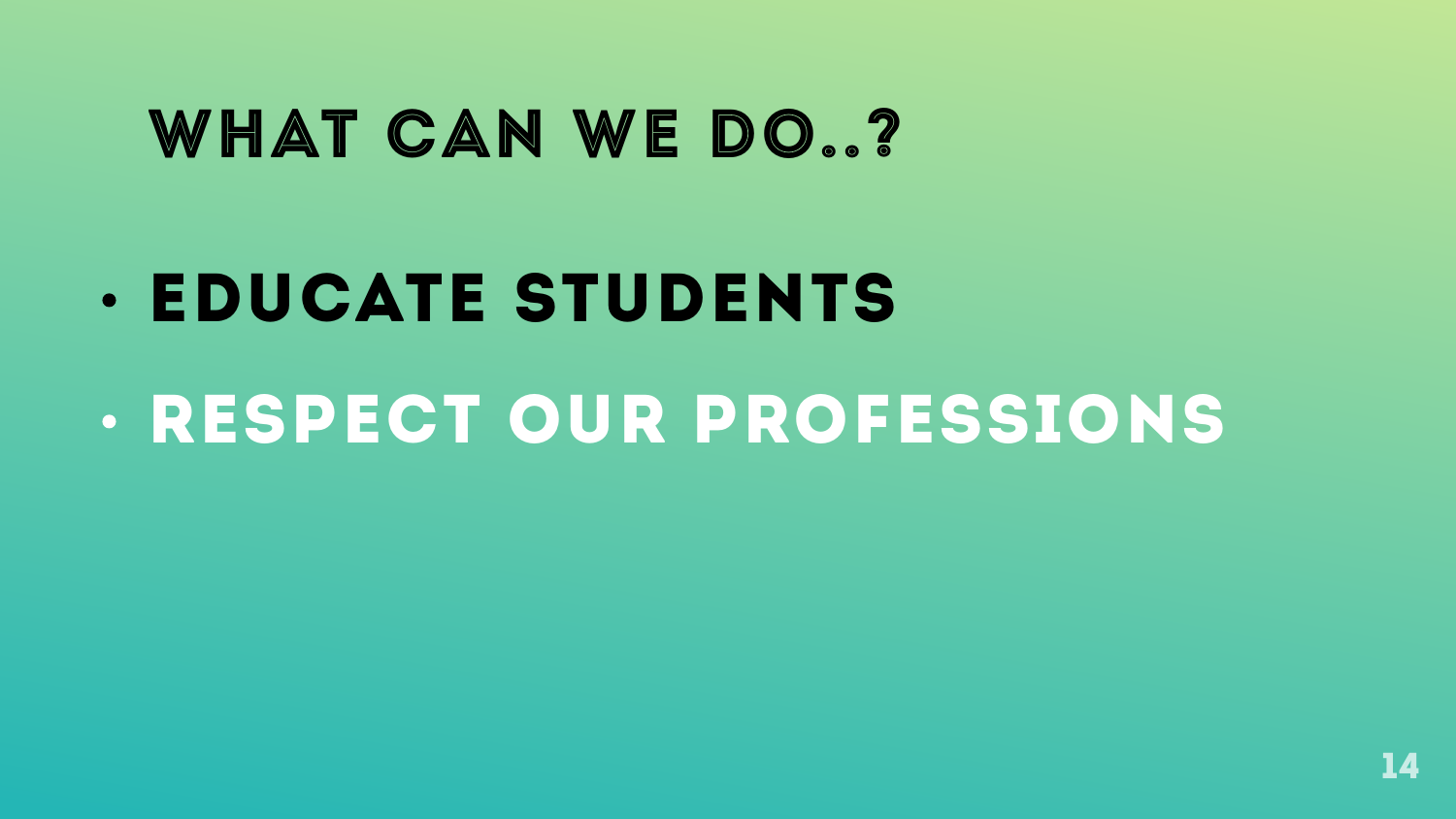# • EDUCATE STUDENTS · RESPECT OUR PROFESSIONS • HOW TO SAY YES & NO

![](_page_14_Picture_2.jpeg)

![](_page_14_Picture_3.jpeg)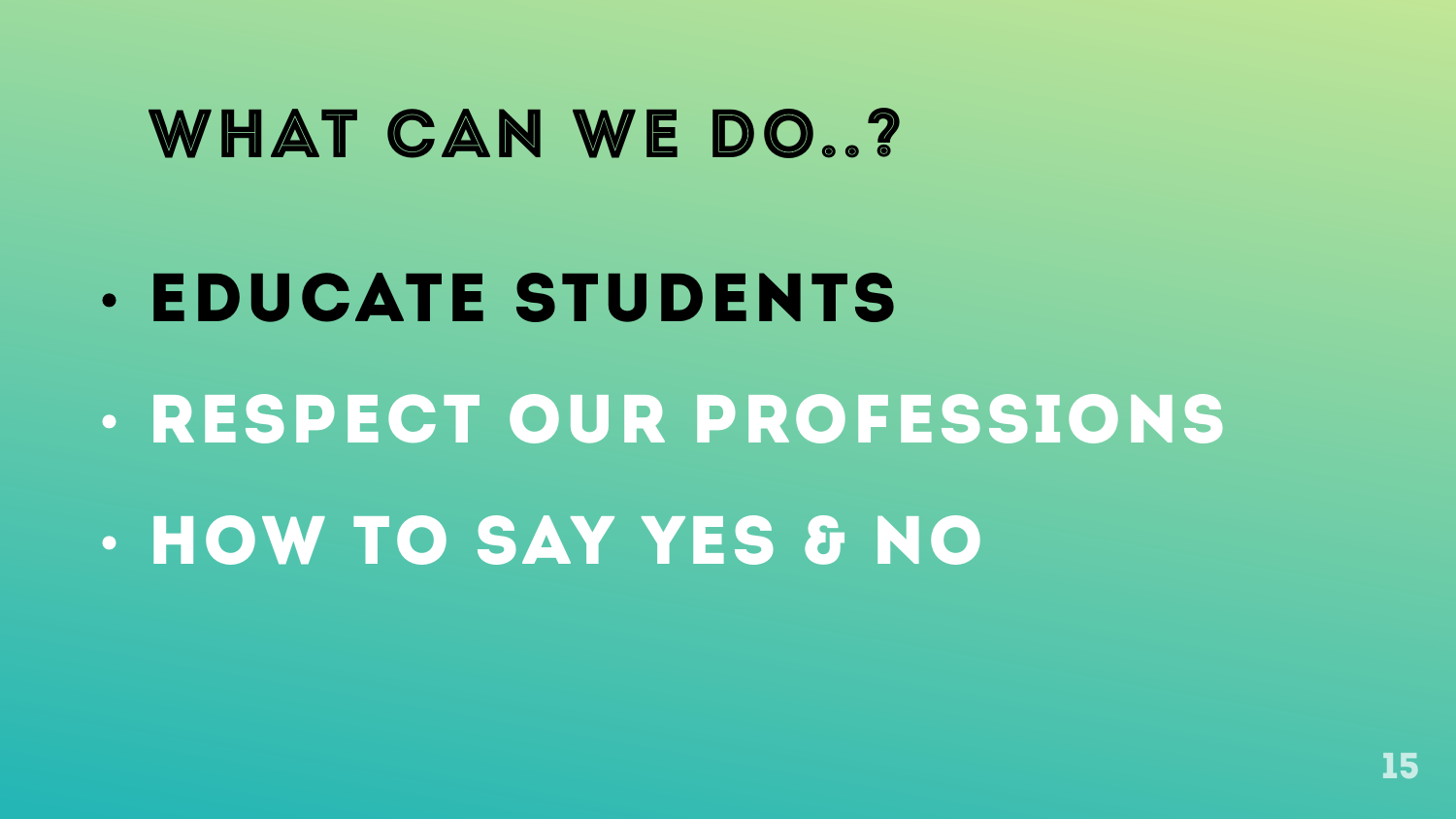# • EDUCATE STUDENTS • RESPECT OUR PROFESSIONS • HOW TO SAY YES & NO • MONEY AND LEGAL ISSUES

![](_page_15_Picture_2.jpeg)

![](_page_15_Picture_3.jpeg)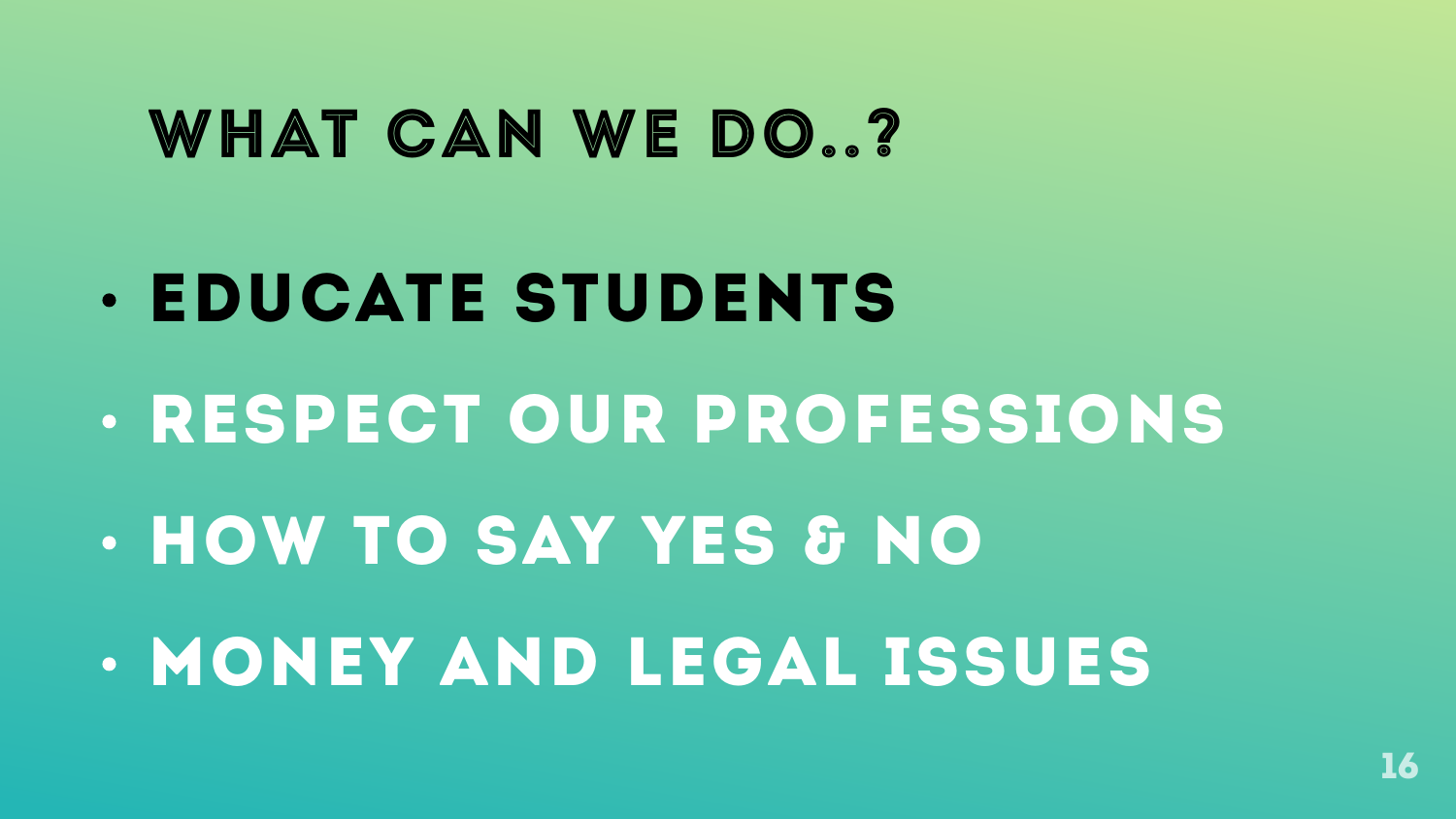17

### WHAT CAN WE DO..?

# assess internship experience **. 3 CREDITS** guidelines for employers

![](_page_16_Picture_2.jpeg)

![](_page_16_Picture_3.jpeg)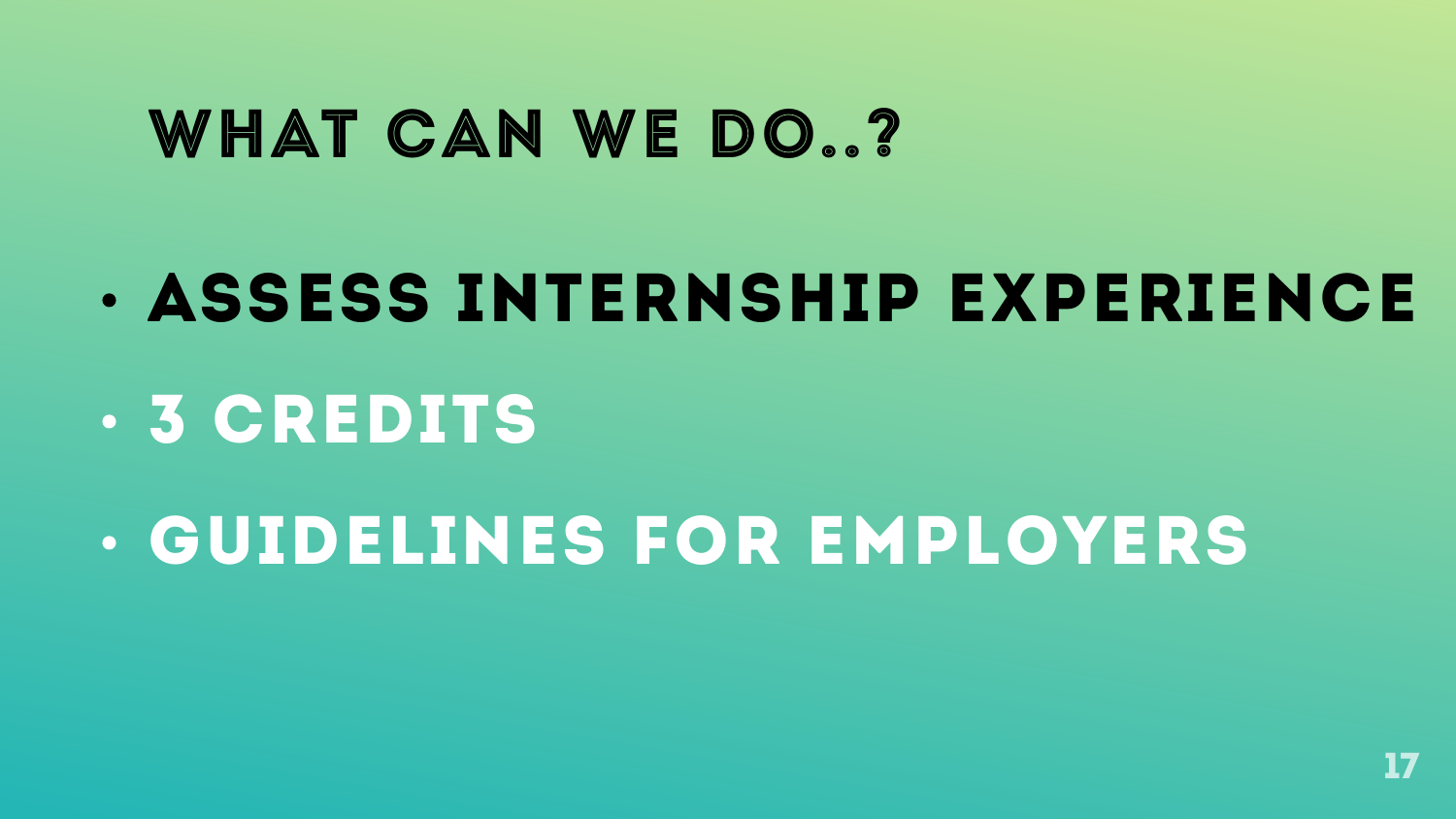![](_page_17_Picture_3.jpeg)

## change perception they dont need to go trhough the same path

![](_page_17_Picture_2.jpeg)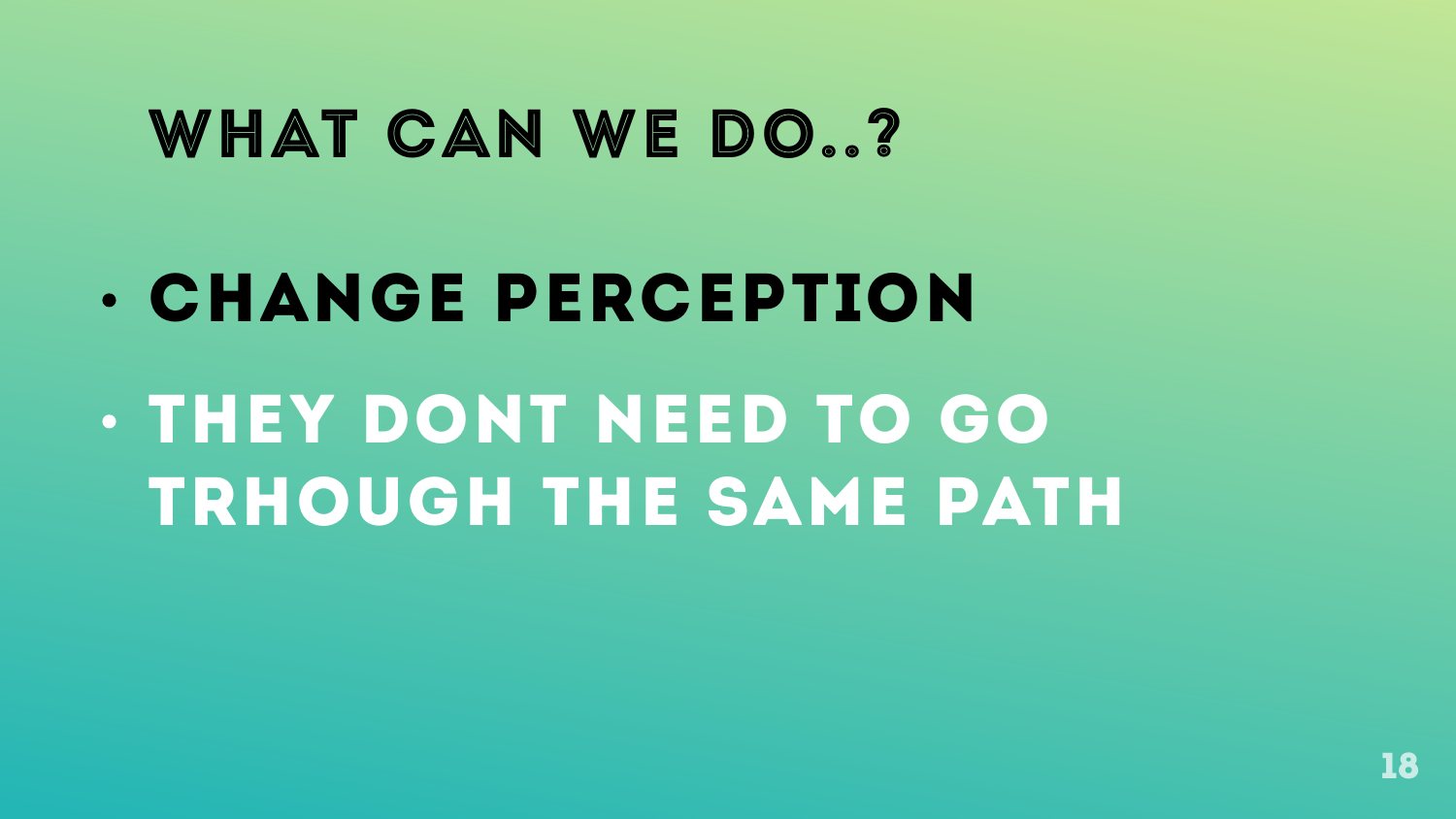### **ITTANA LLI 1776**

http://icons.iconarchive.com/icons/paomedia/small-n-flat/1024/light-bulb-icon.png

![](_page_18_Picture_2.jpeg)